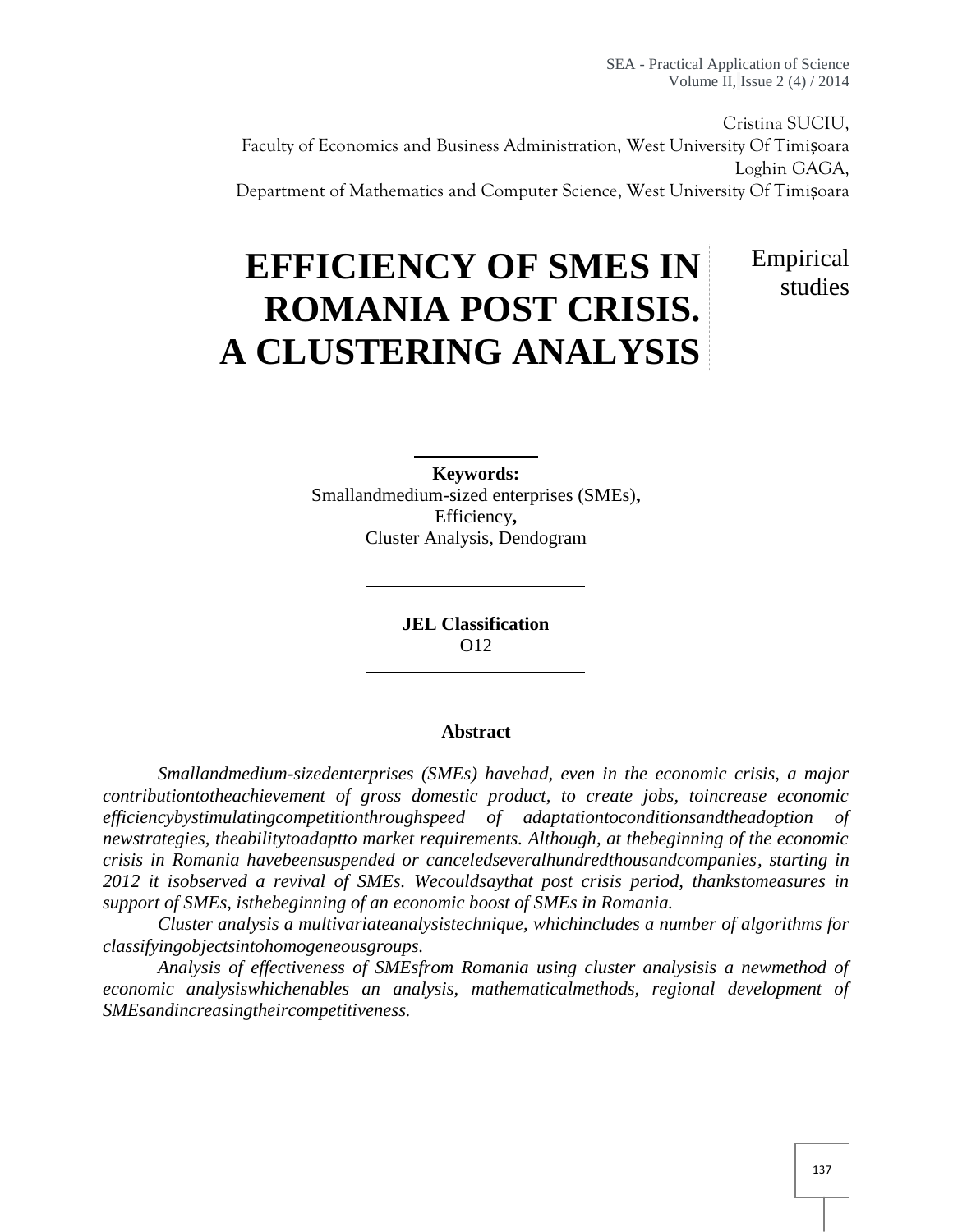# **1. Introduction.**

The small and medium enterprises in Romania (SMEs) have been hard hit by the economic crisis of 2008-2009. After nearly four years, this important economic sector of the Romanian economy is showing signs of recovery, trying to return to pre-crisis levels, both in terms of number of employees and the share of gross domestic product.

The SME sector in Romania is dominated by very small-sized enterprises (up to 9 employees) and small, so the microfirms. The number of micro-firms is in 2013, 82.08% of all SMEs in Romania, 14.37% small and medium enterprises 3.55% (Source: NIS Romania,www.insse.ro).Limited liability companies (LLC) represent the wide spread part of SMEs in Romania , that is over 90% [INS, 2013].

Among the SMEs in 2013, trade and services represent over  $64\%$ , and in growth industry and construction, over 28%. [Foundation Post privatization, SME-2013 Report, p. 15-25]. The number of young people under 35 years, entrepreneurs from SMEs in the period 2011-2013, represents approximately 25%, and the number of those under 25 years being between 3.13% 3.73%. (Own calculations on NIS data). A favourable premise is the share of entrepreneurs with higher education orbetterresultsin (College, graduate, masters, PhD), which has grown each yearly, reaching the highest representative level and that can lead to important performance of SMEs in Romania by moving more quickly to the knowledge based economy.

The main problemsfacedby SMEs inthe postcrisiswere:

-The sharp declinein domestic

demand;<br>-Difficult accessto creditdue 2 totheirhigh cost;

-Excessive taxation.

Thus,because of theseproblems, andotherswithsmaller weight, the evolution Romanian SMEsactivitycontinued withfluctuatingdynamics. Percentage of SMEs that have that have reducedactivityduring2008-2011 wason averageabout 45%, the proportion of SMEswho worked onthe same parametersofeconomic efficiencyaveraged37.5% and SMEshare offirmsthat hasboostedactivity inthis periodwas 17.5% (Source: Own calculations based on dataNIS )

## **2. The evolution ofeconomic and financial efficiencyofSMEs inRomaniain 2010-2013**

Romania's economic recovery in the post crisis 2011-2013 is obvious positive GDP growth in 2011, 2012 and 2013, the growth of imports and exports of goods at levels higher than in 2008 and modest consumption unequivocally demonstrating this fact. The number of increased in  $2012$   $(4430)$ thousand) and, in 2013, the unemployment rate dropping to 5.2% in 2011 and 2012 and 2013 (NIS and own studies) (the post privatization fondation, 2012, 2013).

Studying theoverall performanceof SMEsin 2010, compared to 2009,it appears thatapproximately 50% ofSMEshadthe same 2010than in 2009and only20% had significantly lowerresults (NIS, insse.ro, 2013)These resultswere obtainedsignificantly lowerin micro. weakerresultsin 2010 compared to2009,highlightsthe construction andtrade,am id fallingpurchasing powerof household consumptionand investmentindurable goods.

The analysis of statistical data and surveys conducted in SMEs, shows that, in 2011 approximately 70% of SMEs had identical results, better or much better compared to 2010, which shows a positive economic efficiency financial and SMEs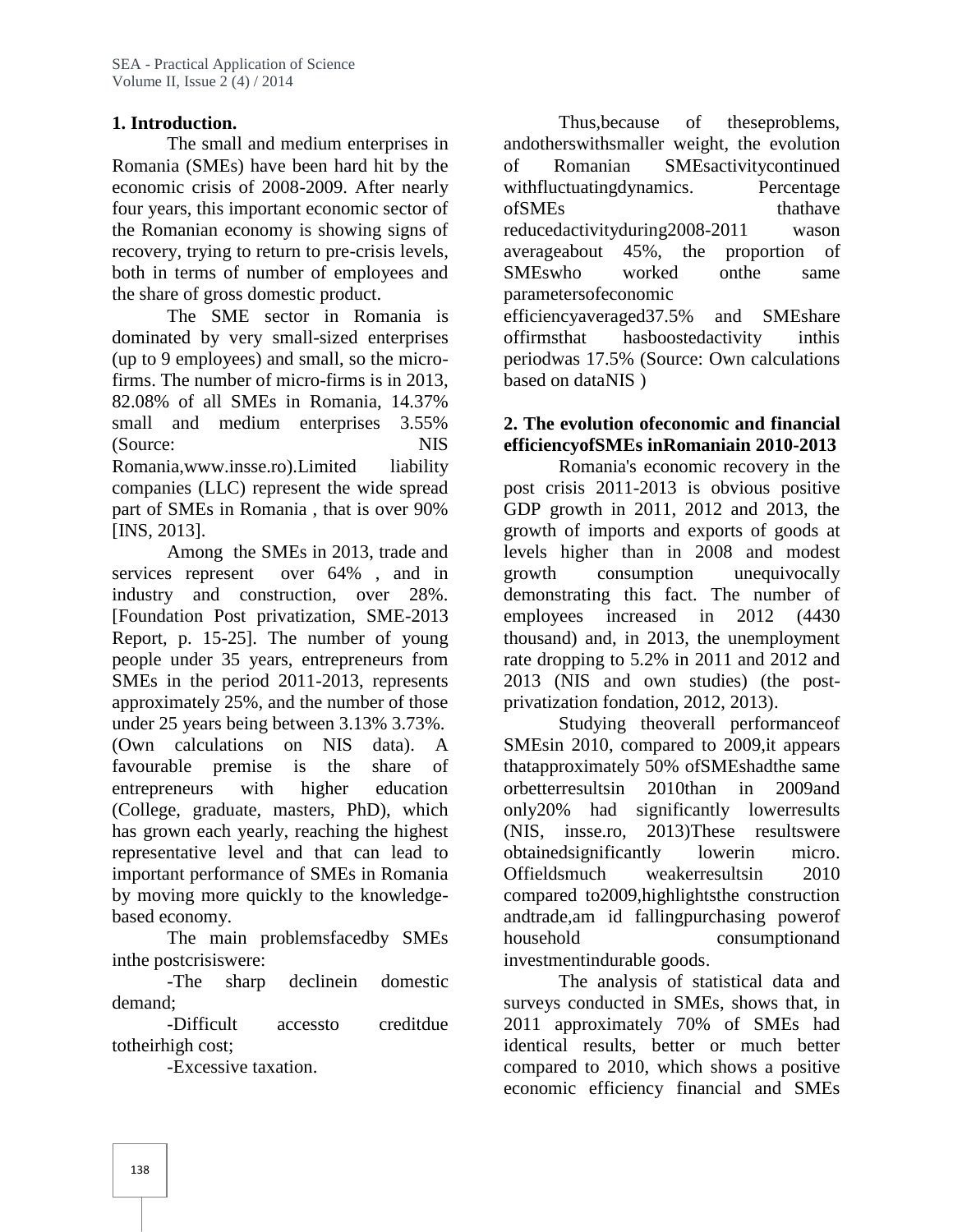during this period. And in this case, of all SMEs, micro-enterprises have the lowest development. Also, it is noted that the results have started to improve both commercially and in the construction.

Interestingly, in 2010and 2011entrepreneursopiniononthe future stateof the business environmentremaNIS about 80% "embarrassing business development" (White Paper of SMEs,2010, 2011).

Indicators, such as average number of employees in SMEs and the number of economically active enterprises have grown further in 2010 and 2011. The number of economically active companies was about 437 000, and the number of employees stood at approximately 2.5 million (NIS and own studies). These increases did not lead to recovery of losses compared to 2008, the percentage remaining approx. 14% less, so the number of employees and the number of active firms.

Statistical datafrom the Trade Registryshows anegative turnover in growthSMEcompaniesregistrationsin

2012compared

to2011byapproximately5%.Also, the number of suspensionactivity increasedfrom about21,000to about24,000, and the numberincreasedbydissolvingin 2011to approximately12000to22000in 2012. Number ofcanceledSMEsstoodbothin 2011and in2012 atthe level ofapprox. 72000, the difference between the two yearswas2%. In 2013, the number of active RONin SMEsreachedapprox.717000(NIS andown studies).<br>Causes suspensions, removals, or the

level of registrations of new SMEs were the economic and financial crisis, but heavily and GEO. 34/2009 on the introduction of mandatory minimum tax and other fiscal measures burdensome. The reduction of budget revenues and pensioners were factors likely to reduce household consumption

drastically and create skepticism among entrepreneurs.

The contribution ofSMEs tothe totalturnoverof the economyisabout 60% in 2011, and the distributionof turnoverby class ofSMEs(micro, small, medium) isabout the same, 33%, witha small gap(about2%) in favor of small and mediumSMEs(NISstatisticsandownprocessi ng).

Structureturnover ofSMEsshows thatthe largest shareof turnoveris given bywholesale and retailtradeand repair, leading to the conclusionpoor performanceof SMEsin the industrial sector (A. Stancu, 2011).

The evolution ofnet profitshows agreater increase innet profitto micro. This is due totheir abilityto adapt quicklyto market requirements,obtain ahigher speedof rotation ofcapital, reduced costs due tothe reduced number ofemployees.

Italso notesthatapproximately55% of all active SMEshaveprofitin 2011 andits 2011compared with 2010approx.8%, the share issmall, the expensemicro-firms whoseturnoverhas decreased (ownprocessing).

Asistheaverage number of employeesinSME andthe averagelabor productivity,it is determined thatanaverage ofapprox. 6 employees(comparedto the European average, 4.3) average labor productivity, calculated bythe average turnoverper employeeisapprox.240,000 2011, muchlower thanlarge enterprises.This showsthe low levelof technologyandcapitalization.

SMEprofitability, measured as the betweenthe profitandthe average ofemployeesin 2011wasapproximately12,000RON/persono n average.The highestprofitabilitywas achievedin micro.

In 2012, about 75% of SMEsreportedperformanceas goodorbetter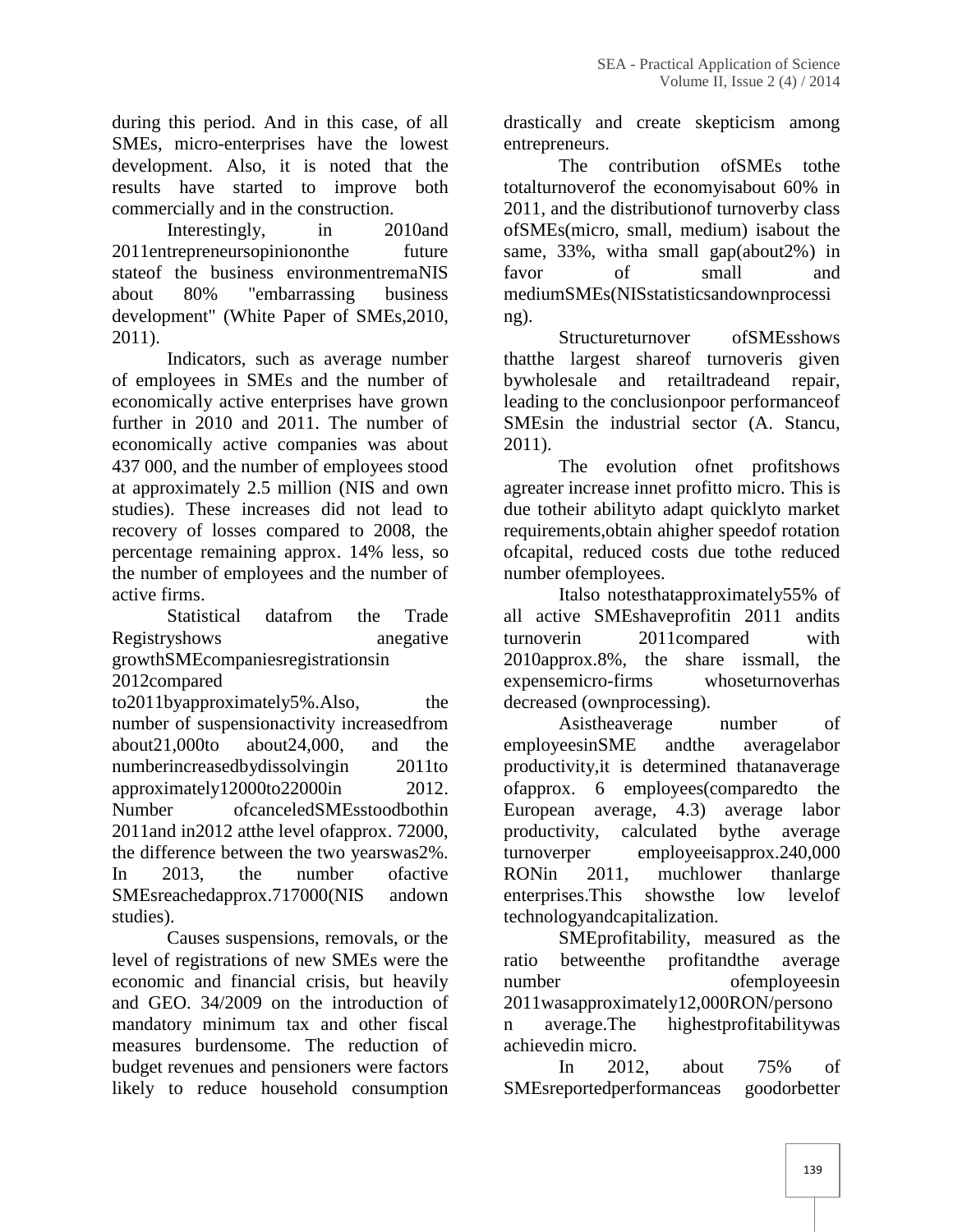than in2011, the percentageof SMEswith better performanceand very good, being approx.25%. Average labor productivityand profitabilityhavehad an upward trendin 2012 (ownprocessing).

Analysis ofefficiency indicatorsproveseconomic and financialefficiencyandreducedcompetitivene ssof SMEsin Romania, indicating that SMEsin agricultureand food industryachievedprofitabilityalmost doublethe average.

One of the factorsindicating thepotentialuse ofcompany'srapid growthandabilityis thecoverage ofproduction capacitybyorders (Wang Yue-hua, 2009).In2013, over41% ofSMEshada coveragebyordersbelow 50% (ownprocessing)

The statistical datashows that, in 2012-2013, the sales volume, the volume of orders, exports, employment, economic efficiencyindicatorsof SMEs, such as size of the profit, increased from 15% -24%.

We conclude that, in 2010-2013, the SME sector has beenseverely affected bythe economic crisisofrecent years. At theend of 2011,statisticsshowed arebound ineconomic indicatorsinpositive territory, which indicatessigns of stabilityandeconomic recovery. In 2012and 2013, trends inrecoveryefficiencySMEswenton the sameupwardtrend.

Thismeansthattheefficiency enhancingmeasures, economicfinancialandpositiverestructuringtakenbyentr epreneurswerecorrect,

counteractingtheeffects of economic crisisleadingto economic recovery of companies (A. Puiu et. al, 2001).

Thestrongrevivaloccurredin 2012and 2013, in micro andsmall businesses, mainly due to rapidadaptabilityandlowcosts.

# **3. Research on economic efficiencygrowthprospects of SMEs in 2014, a cluster analysis.**

Cluster analysisis a newmethod of analysis of the economic phenomenon. Objective of the analysisis to increaseeconomic efficiencyby competitivenessof SMEsandlocal andregionalbusiness links (A.G. Babucea, 2003).

We started with themanagement objectivesofSMEperspectiveiethefrequency operationsbydeveloping regionsarelocalizedSMEs. SME White Paper2013, usingdata organizationin the following table1.

To achievecluster analysis, we determined correlations betweendifferent approachesusing**Euclidean distance**, **Minkowskidistance**and **Cityblock distance (Manhattan distance)**.

**Euclidean** distanceis the square rootofthe sum of squareddifferencesbetween eachvariableof the same type,

$$
\mathrm{D(i,j)}\mathrm{=}\sqrt{\sum_{f=1}^{p}\!\left(\mathcal{X}_{\textit{if}}\!-\!\mathcal{X}_{\textit{.\textit{if}}}\right)^{\hspace{-2.1mm}p}}\!
$$

To removethe effect ofthe way in whichmeasuredvariables, some some researchersusethe datastandardization ofthe formula:

$$
z_{\scriptscriptstyle i\!f} = (\mathbf{x}_{\scriptscriptstyle i\!f} - \mathbf{m}_{\scriptscriptstyle f})/s_{\scriptscriptstyle f} \,,
$$

When  $m_f$  and  $S_f$  are averageand standard deviation for thevariable f matrixentries.Euclideandistancetransformed

$$
D(i, j) = \sqrt{\sum_{f=1}^{p} \left(z_{if} - z_{jf}\right)^{2}}
$$

becomes a measure of thedifferences. Thistransformationhastheeffect of makingthe data for use, for allvariables standard deviationwillbe 1.

**CityblockdistanceorManhattandist ance**between twoobjects is the summoduledifferences betweenvariablesof the same typedistance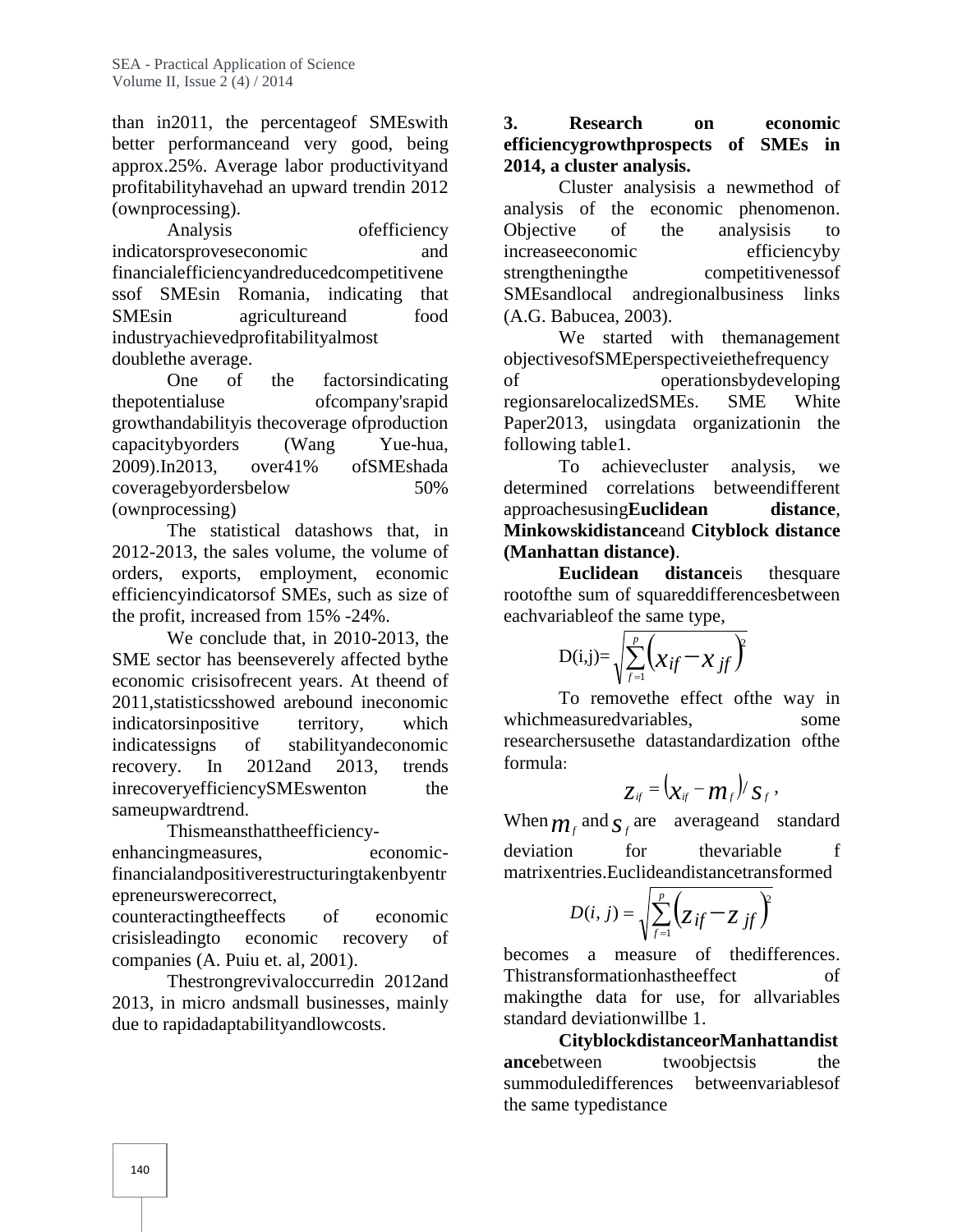$$
(\mathbf{x}, \mathbf{y}) = \sum_{i} |\mathbf{x}_i - \mathbf{y}_i|
$$
  
 **Minkowskidistance** is defined by there  
tion:

lati

$$
D(i, j) = \sqrt[q]{\sum_{f=1}^{p} \left| x_{if} - x_{jf} \right|^{q}}
$$
l  
u  
achuster  
Feature

Whereq is an integergreater than oregual to greatest 1. It is notedthat asthe Euclidean distance, cityblockandareembodiments ofthis distance( $q = 1$  for City Block, and  $q = 2$  for the Euclidian distance).

Data processing anddeterminationof the correlationswas performedusingIBMsoftware applicationSPPSStatistics. After processing thedatain the table,the following resultswere obtained1. SquaredEuclideanDistance. Based on the calculation ofEuclideandistance, complete proximitymatrix(Proximity Matrix) for all pairs ofcases.

Processingwas performed usingSPPSStatisticsApplicationIBMcomput er. Afterwork-upgave the followingresults:

From Table2, Agglomeration Schedule can see how they grouped the cases in each group phase. In the second column, Combined Cluster are presented grouped cases. In the third column, Coefficients are coefficients distances between the elements grouped. In the fourth column, Stage Cluster First Appears, phase number shown us that have appeared each of the two elements. The last column, Next Stage, tells us how the item will probably appear in the first group and which phase will change him.

Table3,ClusterMembership, depending on the number of groupsformed, displayingcasesthat goes intothem.

From theobservedclusteringdendogram (Figure 1)managerialcharacteristicsof importance, regardless ofregiondevelopmentof SMEsconcerned.

The6,7,8,10,11,12featureshavethe same importance, equal to 1. The characteristic9, 10, 2are importantinterms ofeconomicefficiencyperspectives,

*q*  $D(i, j) = q \sum_{i=1}^{p} x_{if} - x_{if}$  *i* aclusterandfeatures3with2,4,5imported11. characteristics ofimportancebetween9, 10and 11, 2 and 13 andform Features3, 2,5,4and1,9,10weretogetherthe importanceinthe developmentoffutureeconomicefficiencyfirm , about 24.

Ifweusedthe**CityBlocksdistance**proc essing, dendogramobtainedis (Figure2)and theresultsare almost identical tothose ofthe Euclidean distance. Differ onlylead tosomeof the groups ofclusters,which showsthat, dependingon the calculation methodandtheclusteringobtained, some features changethe significance.

IntheMinkowskidistancecalculationm ethod, dendogramobtained is (Figure 3)

# **4. Conclusionsandfutureresearch**

The primordial importanceof SMEsin the postcrisisresulting from:

- The ability to rapidly adapt to market requirements;
- The possibility of creating new local jobs;
- Capacity for innovation;
- Ability to cooperate with all types of businesses, both horizontally and vertically;

From the cluster analysisperformeddeductingthe importanceof specificmanagement approachin relation toothers inincreasingeconomic and financial efficiencyof the company

Thus, it isfoundthat, in 2014, for entrepreneurs of SMEs, of great importance (withscore over 15) for enhancingtheeffectiveness of economic andfinancial are: cost reduction, distributionandrelationshipswithcustomers, theproduction of newproducts, development of effective economic strategies.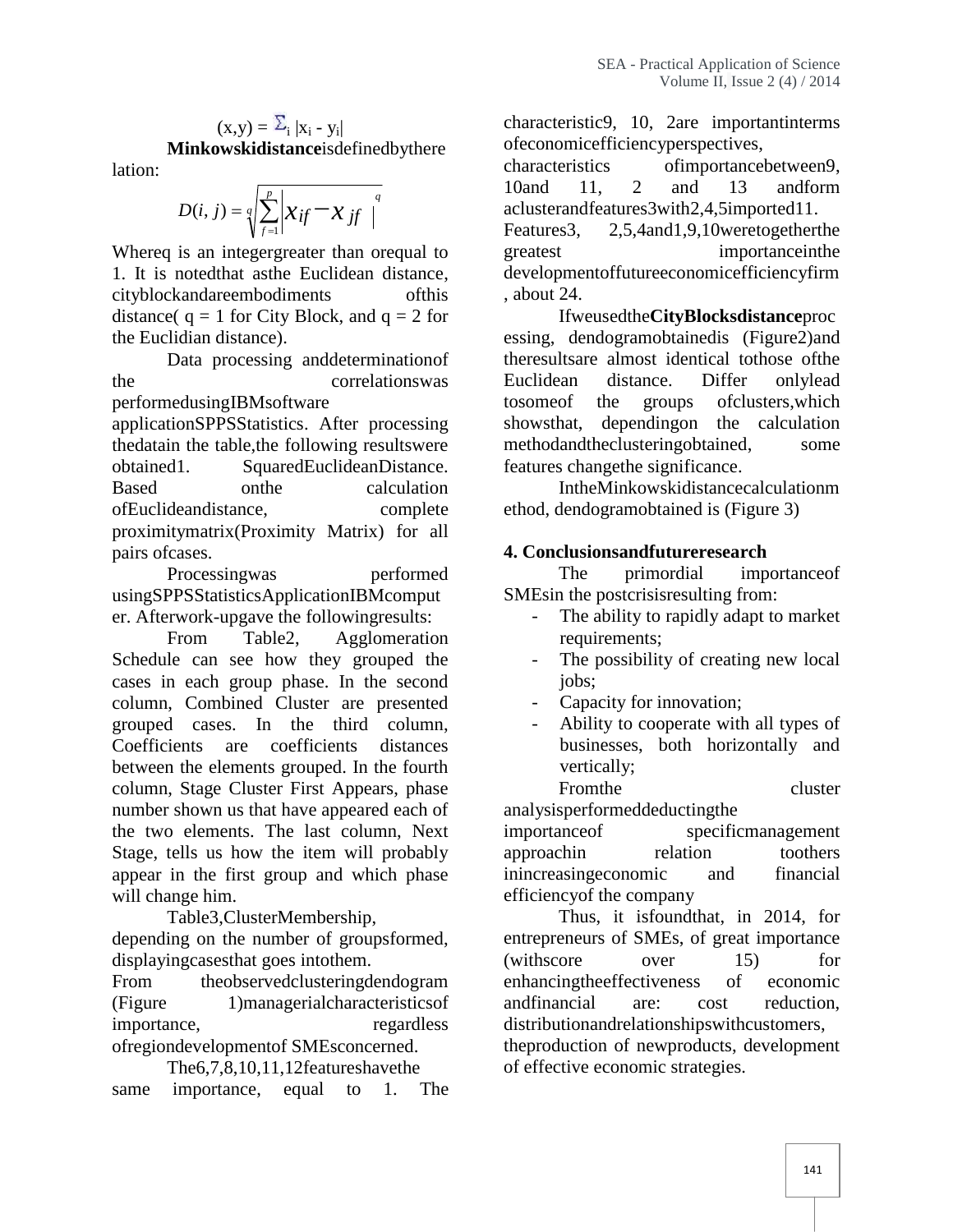The researchshouldbeextendedby a cluster analysisto determine thedistributionbygroupingthemosteffective management approaches. Thiswayyoucanmake an analysis of forecastingthefuturedevelopment of SMEsbygroups of countiesandregions.

#### **Reference**

[1] Babucea, A.G., - *The analysis of Romanian Regional DisparitiesUsingStatisticalMethods*, International ScientificConferenceGlobalization – Social and Economic Impacts '03, 2003, Raje keTeplice, Slovacia, p.3-8;

[2] P. Barta et. al,*Report on the SME sector in Romania,* Post - Privatization Foundation,2013 edition

[3] Brown, I. T. J. (2002). *Individual and technological factors affecting perceived ease of use of web-based learning technologies in developing*

*country.* The Electronic Journal on Information Systems in Developing Countries, 9(5), 1-15

- [4] O. Nicolescu and al,*White Paper onSMEs, 2010*, Ed. Olimp
- [5] O. Nicolescu and al,*White Paper onSMEs, 2012*, Ed. Sigma
- [6] O. Nicolescu and al,*White Paper onSMEs, 2013,* Ed. Sigma
- [7] A. Puiu (coord), (2001),*EnterpriseSocialPolicy,* Pite ti
- [8] A. Stancu, *Analysisandfinancial management of the company*, Ed. Economic, Buc, 2011

[9] Wang Yue-hua, "*Relationship between corporate social network and the growth of SMEs*", Zhejiang University of Technology, 2009

[10]\*\*\*www.insse.ro/cms/files/statistici/comunicate, 2013

[11] http://www.postprivatizare.ro/romana/, rapoarte, 2012, 2013

#### *Appendices*

| Table Taxuul essingrutul emanagementsu ategiesof DMLSD y Tegion<br>managerial approach | NE     | SЕ     | S      | <b>SV</b> | W      | NW      | $\mathsf{C}$ | $B-I$  |
|----------------------------------------------------------------------------------------|--------|--------|--------|-----------|--------|---------|--------------|--------|
| strategy development                                                                   | 0,7950 | 0,1026 | 0,0391 | 0,0738    | 0,1140 | 0,1042  | 0,0817       | 0,0998 |
| relationshipswith<br>suppliers                                                         | 0,5430 | 0,4103 | 0.3398 | 0,4016    | 0,4649 | 0,3472  | 0.5131       | 0,3659 |
| relationshipswith<br>suppliers and customers                                           | 0,6225 | 0,6496 | 0,6289 | 0,5738    | 0,4298 | 0,6042  | 0,6961       | 0,5696 |
| development ofnew<br><i>products</i>                                                   | 0,3510 | 0,2735 | 0,3594 | 0,2541    | 0,1404 | 0,5069  | 0,3268       | 0,3451 |
| reduce costs                                                                           | 0,3974 | 0,3162 | 0,4023 | 0,2705    | 0,3509 | 0,2500  | 0,2680       | 0,3971 |
| new processes                                                                          | 0,0265 | 0,0598 | 0,0586 | 0,1230    | 0,0351 | 0,0417  | 0,0621       | 0,0748 |
| information                                                                            | 0,0199 | 0,0684 | 0,0586 | 0,0738    | 0,0263 | 0,0486  | 0,0490       | 0,0936 |
| reorganization                                                                         | 0,0066 | 0,0256 | 0,0039 | 0,0246    | 0,0088 | 0,0347  | 0,0065       | 0,0125 |
| delivery                                                                               | 0,0132 | 0,0513 | 0,0234 | 0,0533    | 0,2982 | 0,0694  | 0,0098       | 0,0146 |
| capitalization                                                                         | 0,0132 | 0,0085 | 0,0078 | 0,0123    | 0,0789 | 0,0000  | 0,0196       | 0,0146 |
| training                                                                               | 0,0331 | 0,0171 | 0,0195 | 0,0123    | 0,0263 | 0,0556  | 0,0196       | 0,0229 |
| decrease the number<br><i>ofemployees</i>                                              | 0,0000 | 0,0000 | 0,0156 | 0,0000    | 0,0088 | 0,0000  | 0,0065       | 0,0146 |
| employeesperforming                                                                    | 0,0027 | 0,0598 | 0,0469 | 0,1270    | 0,0175 | 0,0,625 | 0,0752       | 0,0395 |

#### **Table 1.Addressingfuturemanagementstrategiesof SMEsby region**

*Source:White Paper onSMEsin 2013*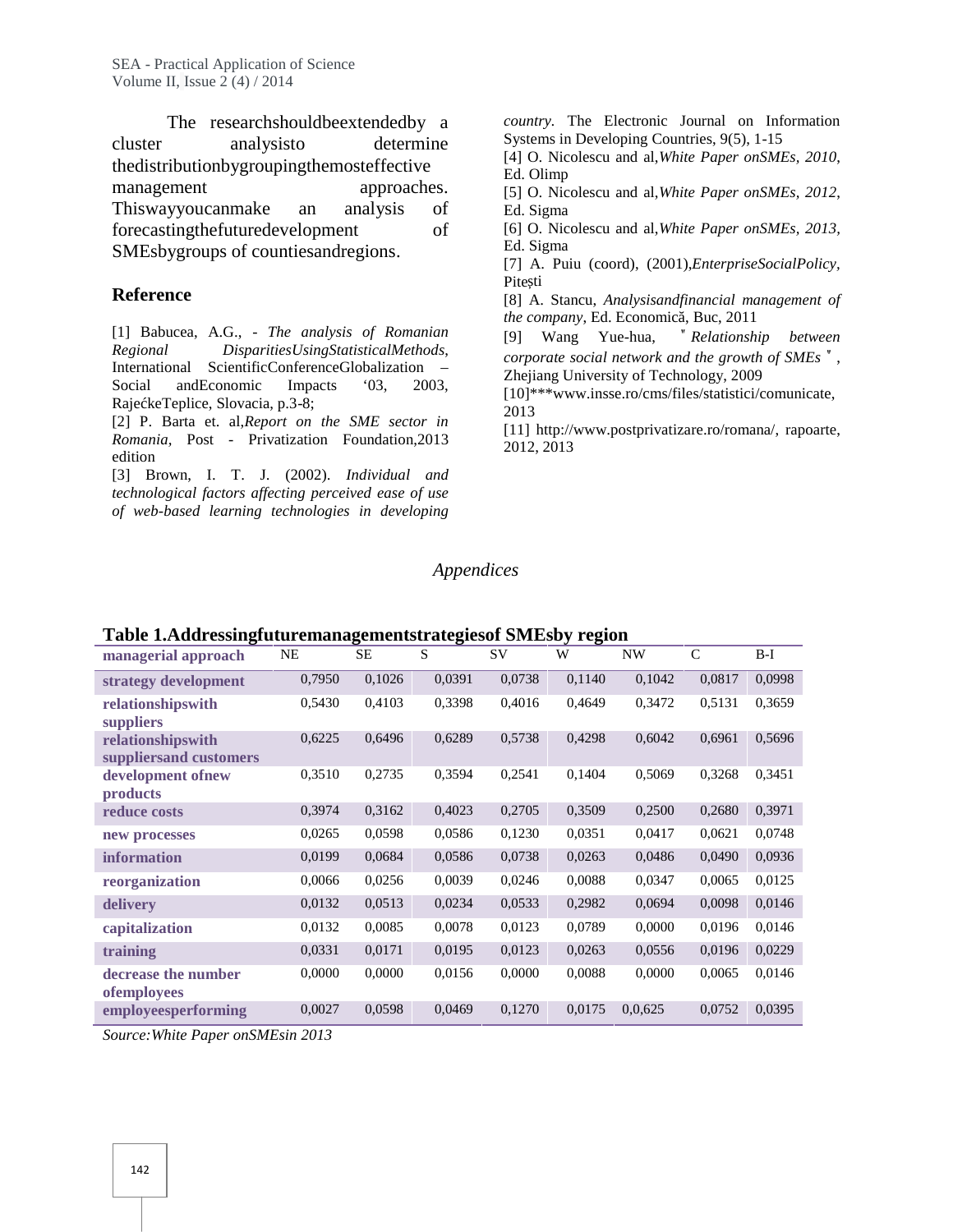| <b>Table 2. Agglomeration Schedule</b> |                |                |              |                |                |                |  |
|----------------------------------------|----------------|----------------|--------------|----------------|----------------|----------------|--|
| <b>Sta</b>                             | Cluster        |                | Coefficients | Stage          | Cluster        | NextStage      |  |
| ge                                     | Combined       |                |              | FirstAppears   |                |                |  |
|                                        | Cluster        | Cluster        |              | Cluste         | Cluste         |                |  |
|                                        | 1              | 2              |              | r <sub>1</sub> | r <sub>2</sub> |                |  |
|                                        | 8              | 11             | ,002         | $\Omega$       | $\overline{0}$ | 3              |  |
| $\overline{2}$                         | 6              | 7              | ,003         | $\overline{0}$ | $\overline{0}$ | 5              |  |
| 3                                      | 8              | 12             | ,004         |                | $\overline{0}$ | $\overline{4}$ |  |
| $\overline{4}$                         | 8              | 10             | ,006         | 3              | $\overline{0}$ | 5              |  |
| 5                                      | 6              | 8              | ,022         | $\overline{2}$ | $\overline{4}$ | 6              |  |
| 6                                      | 6              | 9              | ,080         | 5              | $\overline{0}$ | 10             |  |
| 7                                      | $\overline{4}$ | 5              | ,123         | $\overline{0}$ | $\overline{0}$ | 8              |  |
| 8                                      | $\overline{2}$ | $\overline{4}$ | ,189         | $\overline{0}$ | 7              | 9              |  |
| 9                                      | $\overline{2}$ | 3              | ,546         | 8              | $\theta$       | 11             |  |
| 10                                     | 1              | 6              | ,641         | $\overline{0}$ | 6              | 11             |  |
| 11                                     |                | $\overline{2}$ | 1,294        | 10             | 9              | $\theta$       |  |

| <b>Table 3. Cluster Membership</b>           |                 |                 |                 |  |  |  |  |
|----------------------------------------------|-----------------|-----------------|-----------------|--|--|--|--|
| Case                                         | 4               | 3               | 2               |  |  |  |  |
|                                              | <b>Clusters</b> | <b>Clusters</b> | <b>Clusters</b> |  |  |  |  |
| 1:strategydevelopment                        |                 |                 |                 |  |  |  |  |
| 2:relationshipswithsupplie<br>rs             | $\overline{2}$  | $\overline{2}$  | $\overline{c}$  |  |  |  |  |
| 3:relationshipswithsupplie<br>rsandcustomers | 3               | 2               | $\overline{2}$  |  |  |  |  |
| 4: development of<br>newproducts             | 2               | $\mathfrak{p}$  | 2               |  |  |  |  |
| 5: reduce costs                              | $\mathfrak{p}$  | $\mathfrak{p}$  | $\overline{2}$  |  |  |  |  |
| 6:newprocesses                               | 4               | 3               | 1               |  |  |  |  |
| 7:information                                | 4               | 3               | 1               |  |  |  |  |
| 8:reorganization                             | 4               | 3               | 1               |  |  |  |  |
| 9:delivery                                   | 4               | 3               | 1               |  |  |  |  |
| 10:capitalization                            | 4               | 3               | 1               |  |  |  |  |
| 11:training                                  | 4               | 3               | 1               |  |  |  |  |
| 12: decrease then umber of<br>employees      | 4               | 3               | 1               |  |  |  |  |

# *Figure no.1.***Dendogram using Euclidian distance**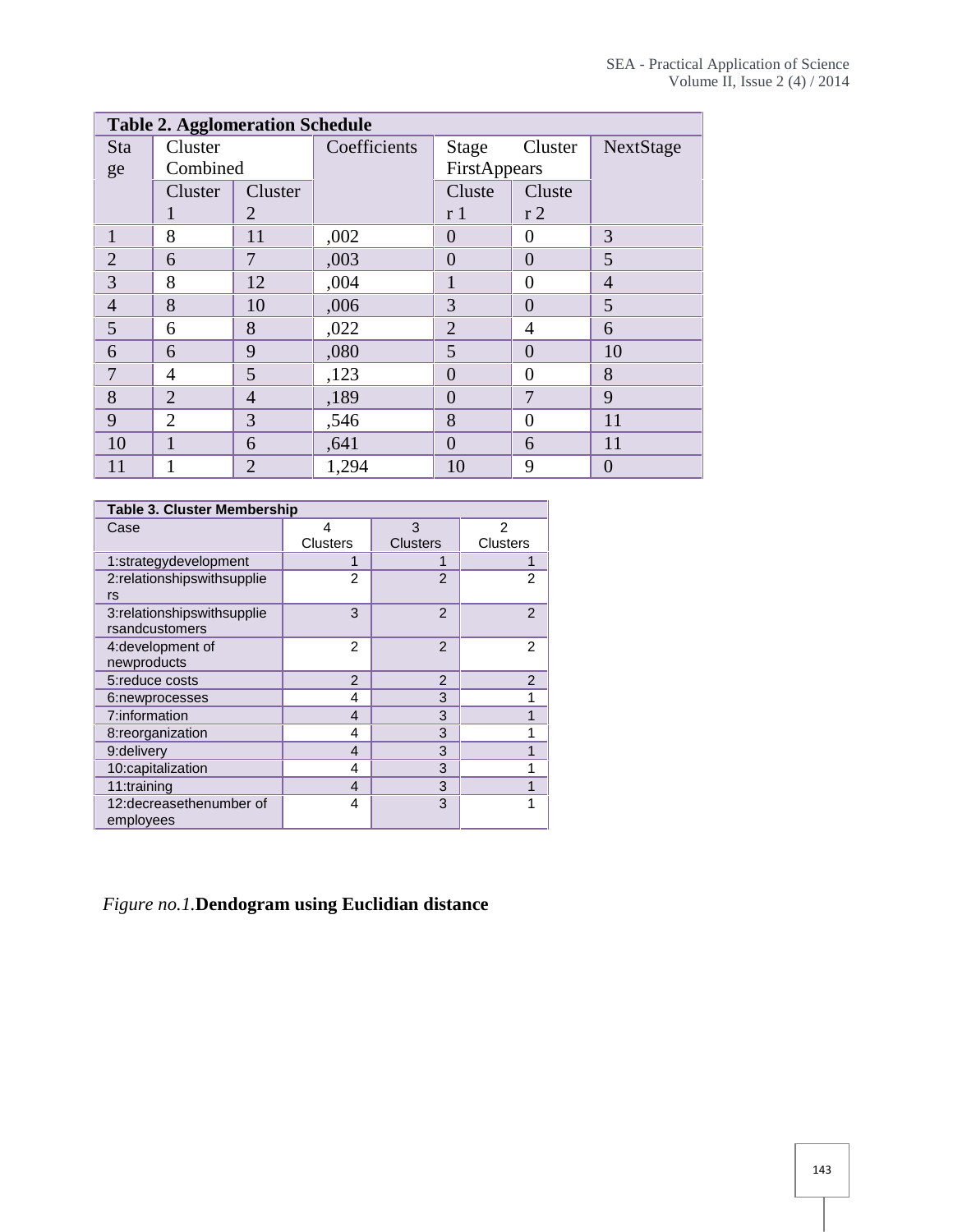

## *Figure no.1***. Dendogram using City block distance**



Dendrogram using Average Linkage (Between...

## *Figure no.3***. Dendogram using Minkowski distance**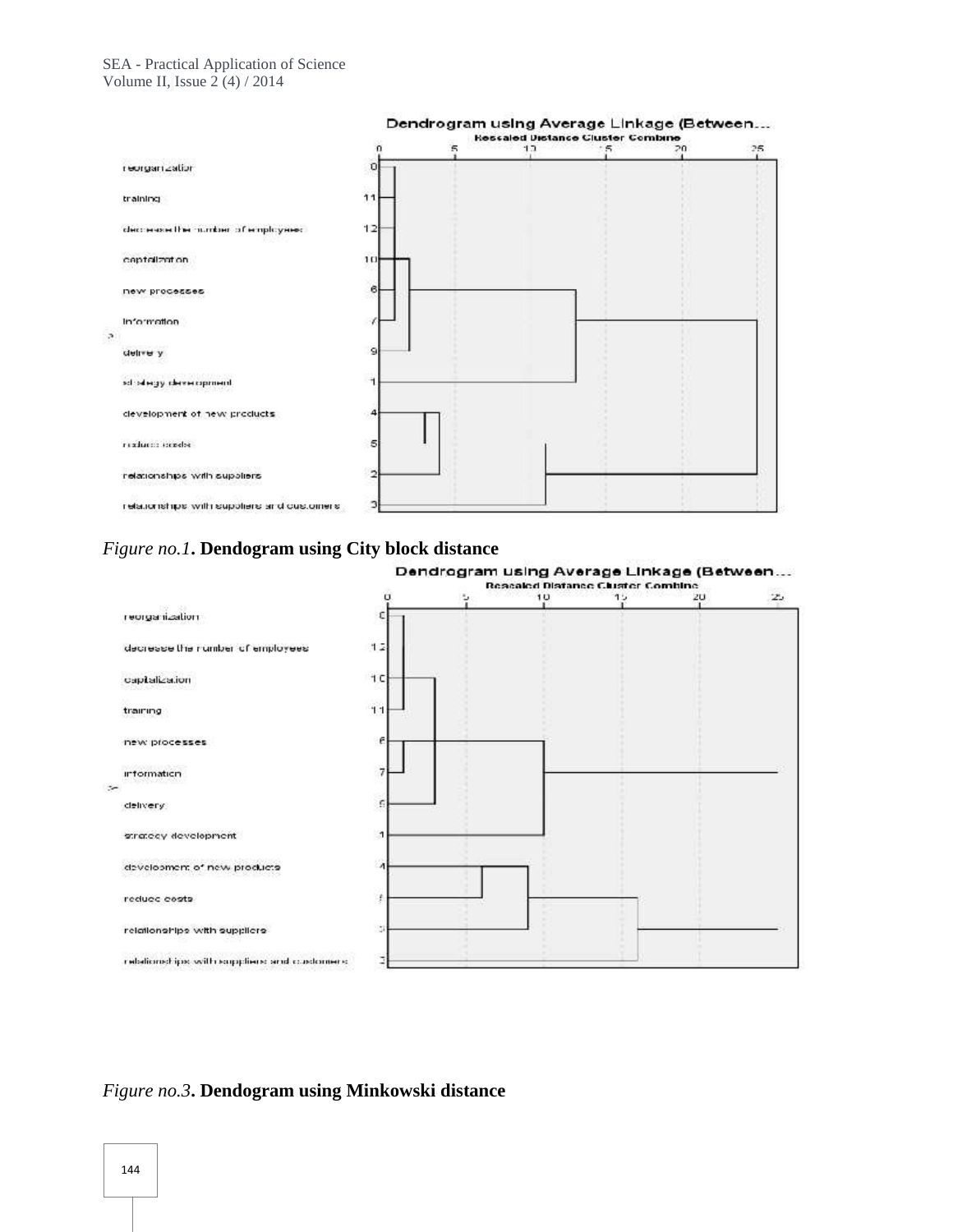|                                            | о  | 5       | 10 | 15 | 20 | 25 |
|--------------------------------------------|----|---------|----|----|----|----|
| noites in egros i                          |    |         |    |    |    |    |
| training                                   | 11 |         |    |    |    |    |
| decrease the number of employees           | 12 |         |    |    |    |    |
| capitalization                             | 10 | ٠       |    |    |    |    |
| нем риневжек.                              | E  | ٠<br>×. |    |    |    |    |
| Information<br>العنا                       | 7  |         |    |    |    |    |
| delivery                                   | g  |         |    |    |    |    |
| stratecy development                       | 1  |         |    |    |    |    |
| development of new products.               | 4  |         |    |    |    |    |
| reduce costs                               | E  |         |    |    |    |    |
| relationships with suppliers               | ã  |         |    |    |    |    |
| relationships with suppliers and customers | з  |         |    |    |    |    |

# Dendrogram using Average Linkage (Between...<br>Rescaled Distance Cluster Combine